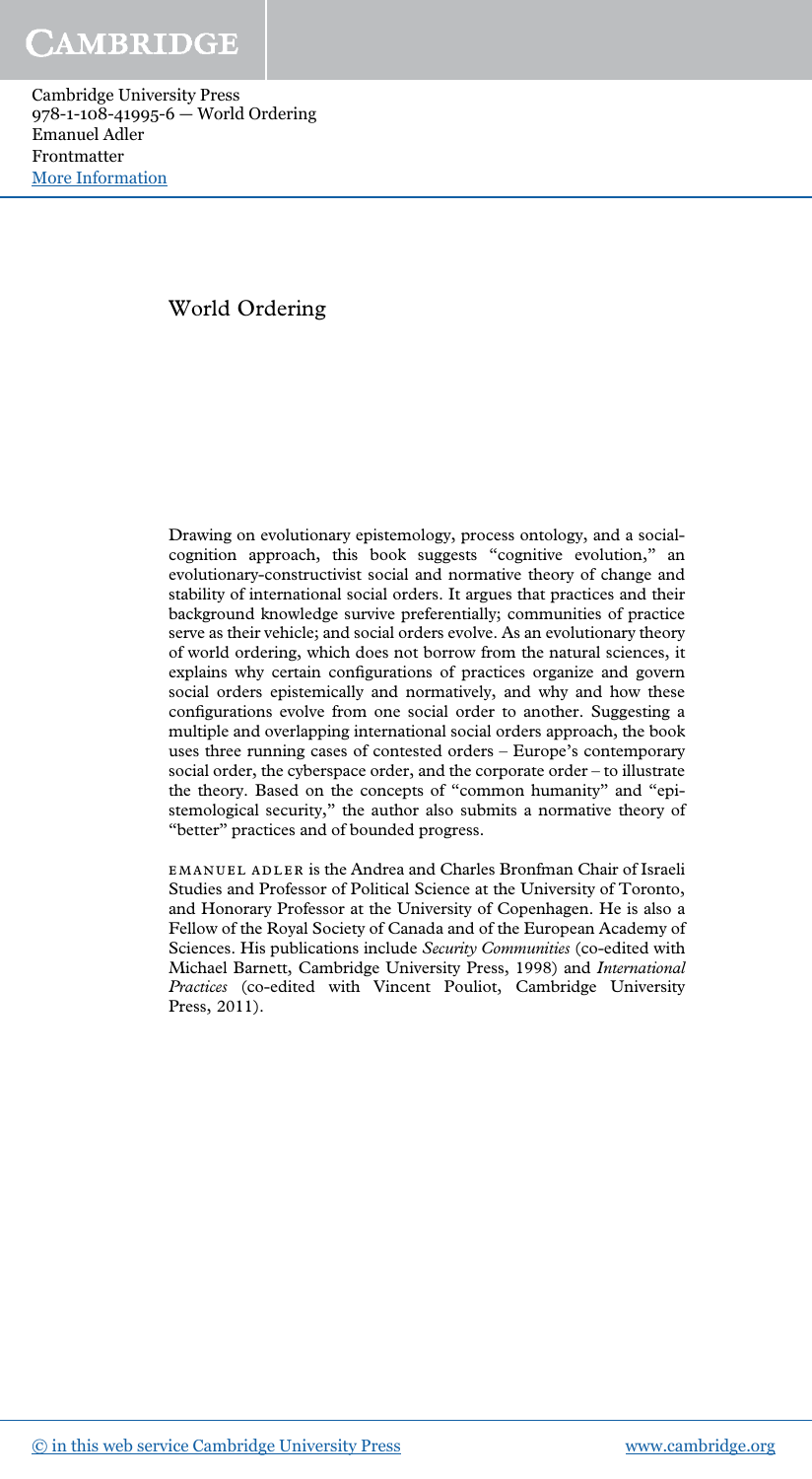> *Cambridge Studies in International Relations: 150* Global Norms with a Local Face

Editors

Evelyn Goh

Christian Reus-Smit

Nicholas J. Wheeler

Editorial Board

Jacqueline Best, Karin Fierke, William Grimes, Yuen Foong Khong, Andrew Kydd, Lily Ling, Andrew Linklater, Nicola Phillips, Elizabeth Shakman Hurd, Jacquie True, Leslie Vinjamuri, Alexander Wendt

*Cambridge Studies in International Relations* is a joint initiative of Cambridge University Press and the British International Studies Association (BISA). The series aims to publish the best new scholarship in international studies, irrespective of subject matter, methodological approach or theoretical perspective. The series seeks to bring the latest theoretical work in International Relations to bear on the most important problems and issues in global politics.

*Cambridge Studies in International Relations*

- 149 *Brian C. Rathbun reasoning of state* Realists and romantics in international relations
- 148 *Silviya Lechner and Mervyn Frost Practice theory and international relations*
- 147 *Bentley Allan Scientific cosmology and international orders*
- 146 *Peter J. Katzenstein and Lucia A. Seybert (eds.) Protean power* Exploring the uncertain and unexpected in world Politics
- 145 *Catherine Lu justice and reconciliation in world politics*
- 144 *Ayşe Zarakol (ed.) Hierarchies in world politics*
- 143 *Lisbeth Zimmermann Global norms with a local face* Rule-of-law promotion and norm-translation
- 142 *Alexandre Debs and Nuno P. Monteiro Nuclear Politics* The Strategic Causes of Proliferation
- 141 *Mathias Albert A theory of world politics*
- 140 *Emma Hutchison Affective communities in world politics* Collective emotions after trauma
- 139 *Patricia Owens Economy of force* Counterinsurgency and the historical rise of the social
- 138 *Ronald R. Krebs Narrative and the making of US national security*
- 137 *Andrew Phillips and J. C. Sharman International order in diversity* War, trade and rule in the Indian Ocean
- 136 Ole Jacob Sending, Vincent Pouliot and Iver B. Neumann (eds.) Diplomacy and *the making of world politics*
- 135 *Barry Buzan and George Lawson The global transformation* History, modernity and the making of international relations
- 134 *Heather Elko McKibben State strategies in international bargaining* Play by the rules or change them?
- 133 *Janina Dill Legitimate targets?* Social construction, international law, and US bombing

*Series list continues after index*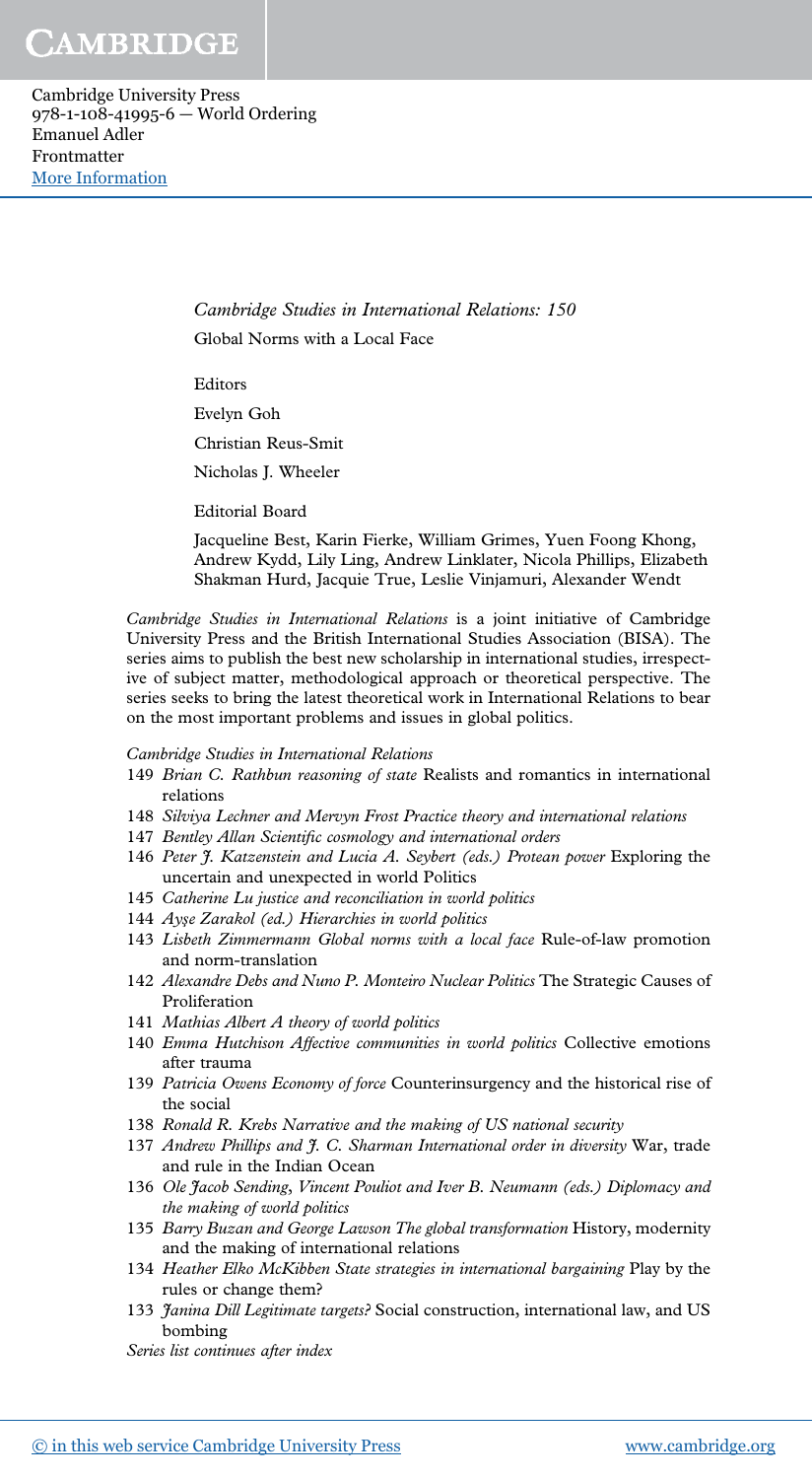# World Ordering

*A Social Theory of Cognitive Evolution*

Emanuel Adler University of Toronto

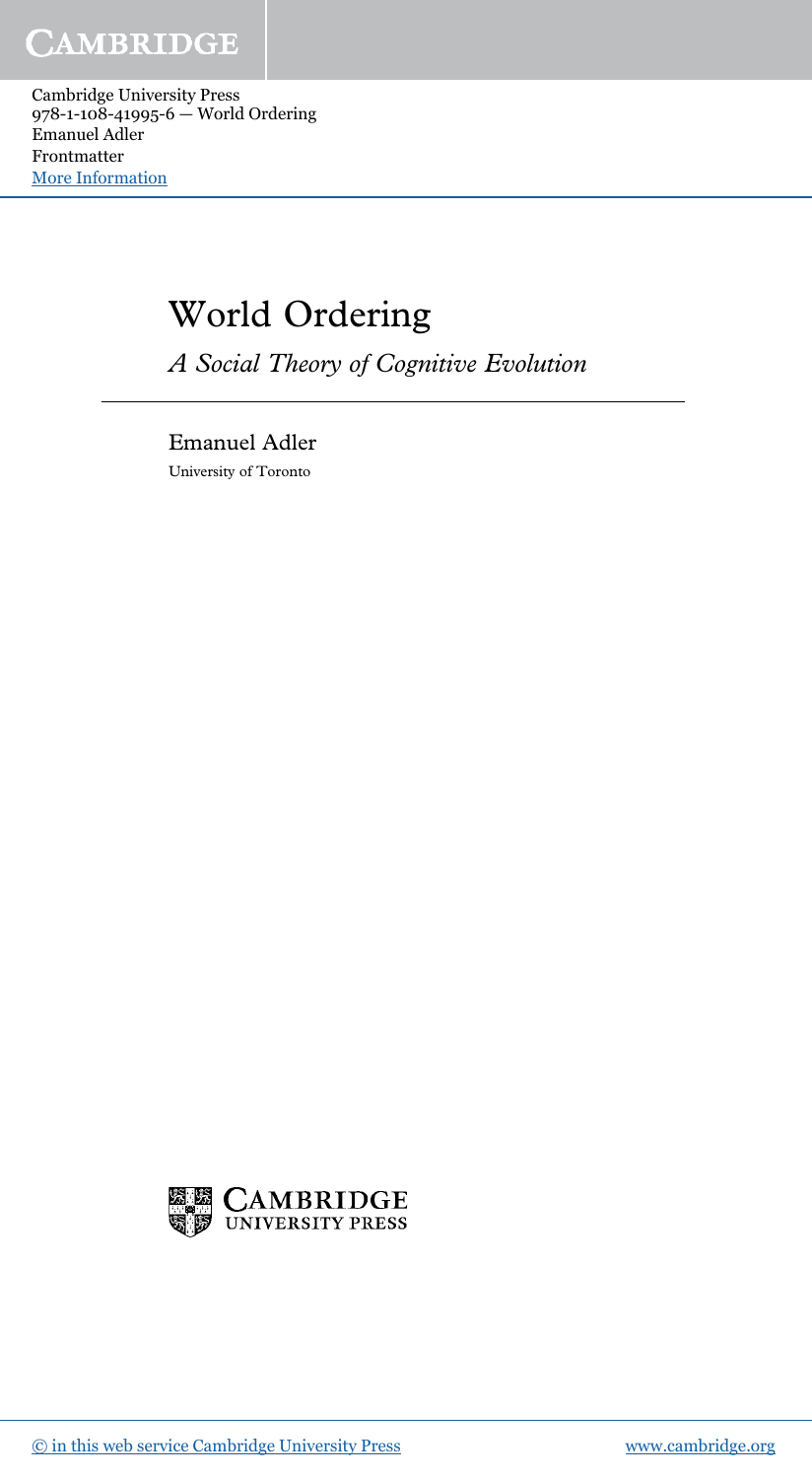## CAMBRIDGE

Cambridge University Press 978-1-108-41995-6 — World Ordering Emanuel Adler Frontmatter [More Information](www.cambridge.org/9781108419956)

### CAMBRIDGE **UNIVERSITY PRESS**

University Printing House, Cambridge CB2 8BS, United Kingdom

One Liberty Plaza, 20th Floor, New York, NY 10006, USA

477 Williamstown Road, Port Melbourne, VIC 3207, Australia

314–321, 3rd Floor, Plot 3, Splendor Forum, Jasola District Centre, New Delhi – 110025, India

79 Anson Road, #06–04/06, Singapore 079906

Cambridge University Press is part of the University of Cambridge.

It furthers the University's mission by disseminating knowledge in the pursuit of education, learning, and research at the highest international levels of excellence.

www.cambridge.org Information on this title: www.cambridge.org/9781108419956 DOI: 10.1017/9781108325615

© Emanuel Adler 2019

This publication is in copyright. Subject to statutory exception and to the provisions of relevant collective licensing agreements, no reproduction of any part may take place without the written permission of Cambridge University Press.

First published 2019

Printed and bound in Great Britain by Clays Ltd, Elcograf S.p.A.

A catalogue record for this publication is available from the British Library.

*Library of Congress Cataloging-in-Publication Data*

Names: Adler, Emanuel, author.

Title: World ordering : a social theory of cognitive evolution / Emanuel Adler. Description: Cambridge : Cambridge University Press, 2019. |

Series: Cambridge studies in international relations Identifiers: LCCN 2018034221| ISBN 9781108419956 (hardback) |

ISBN 9781108412674 (paperback)

Subjects: LCSH: International relations–Sociological aspects. | International relations–Philosophy. | Social constructionism. | BISAC: POLITICAL SCIENCE / International Relations / General.

Classification: LCC JZ1251 .A26 2019 | DDC 306.2–dc23

LC record available at https://lccn.loc.gov/2018034221

ISBN 978-1-108-41995-6 Hardback

ISBN 978-1-108-41267-4 Paperback

Cambridge University Press has no responsibility for the persistence or accuracy of URLs for external or third-party internet websites referred to in this publication and does not guarantee that any content on such websites is, or will remain, accurate or appropriate.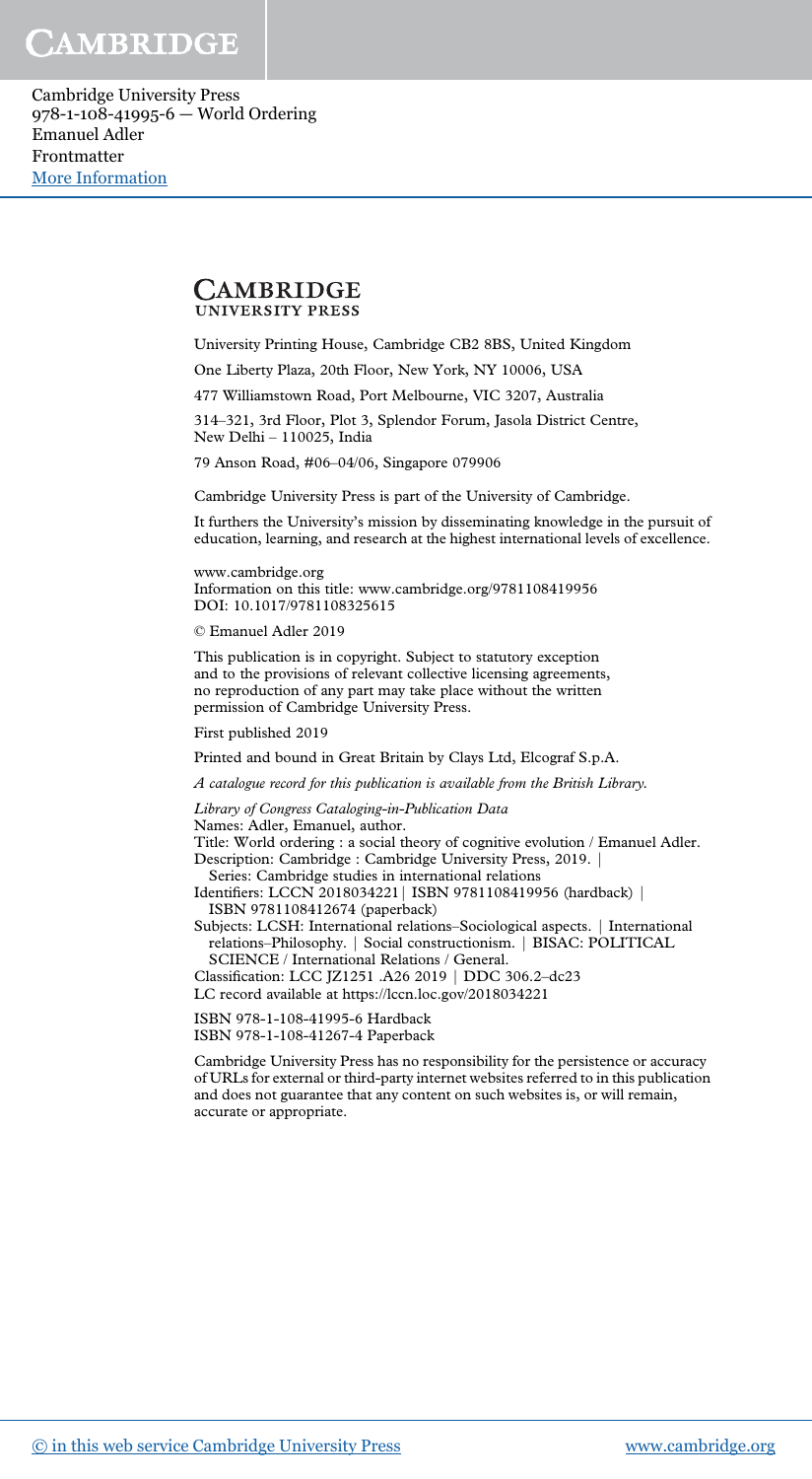### Contents

|                                                                              | Acknowledgments                                                            | <i>page</i> vi |
|------------------------------------------------------------------------------|----------------------------------------------------------------------------|----------------|
|                                                                              | Prologue: The Crux of the Matter                                           | 1              |
|                                                                              | Part I Social Constructivism as Cognitive Evolution                        | 11             |
| 1                                                                            | Samurai Crabs and International Social Orders                              | 13             |
| 2                                                                            | Evolutionary Ontology: From Being to Becoming                              | 45             |
| 3                                                                            | <b>Evolutionary Epistemology</b>                                           | 77             |
| 4                                                                            | Practices, Background Knowledge, Communities of Practice,<br>Social Orders | 109            |
| Part II Cognitive Evolution Theory and International<br><b>Social Orders</b> |                                                                            | 135            |
| 5                                                                            | International Social Orders                                                | 137            |
| 6                                                                            | Cognitive Evolution Theory: Social Mechanisms and<br>Processes             | 165            |
| 7                                                                            | <b>Agential Social Mechanisms</b>                                          | 198            |
| 8                                                                            | Creative Variation                                                         | 219            |
| 9                                                                            | <b>Selective Retention</b>                                                 | 234            |
|                                                                              | 10 Better Practices and Bounded Progress                                   | 265            |
|                                                                              | Epilogue: World Ordering                                                   | 295            |
|                                                                              | References<br>Index                                                        | 304<br>364     |

v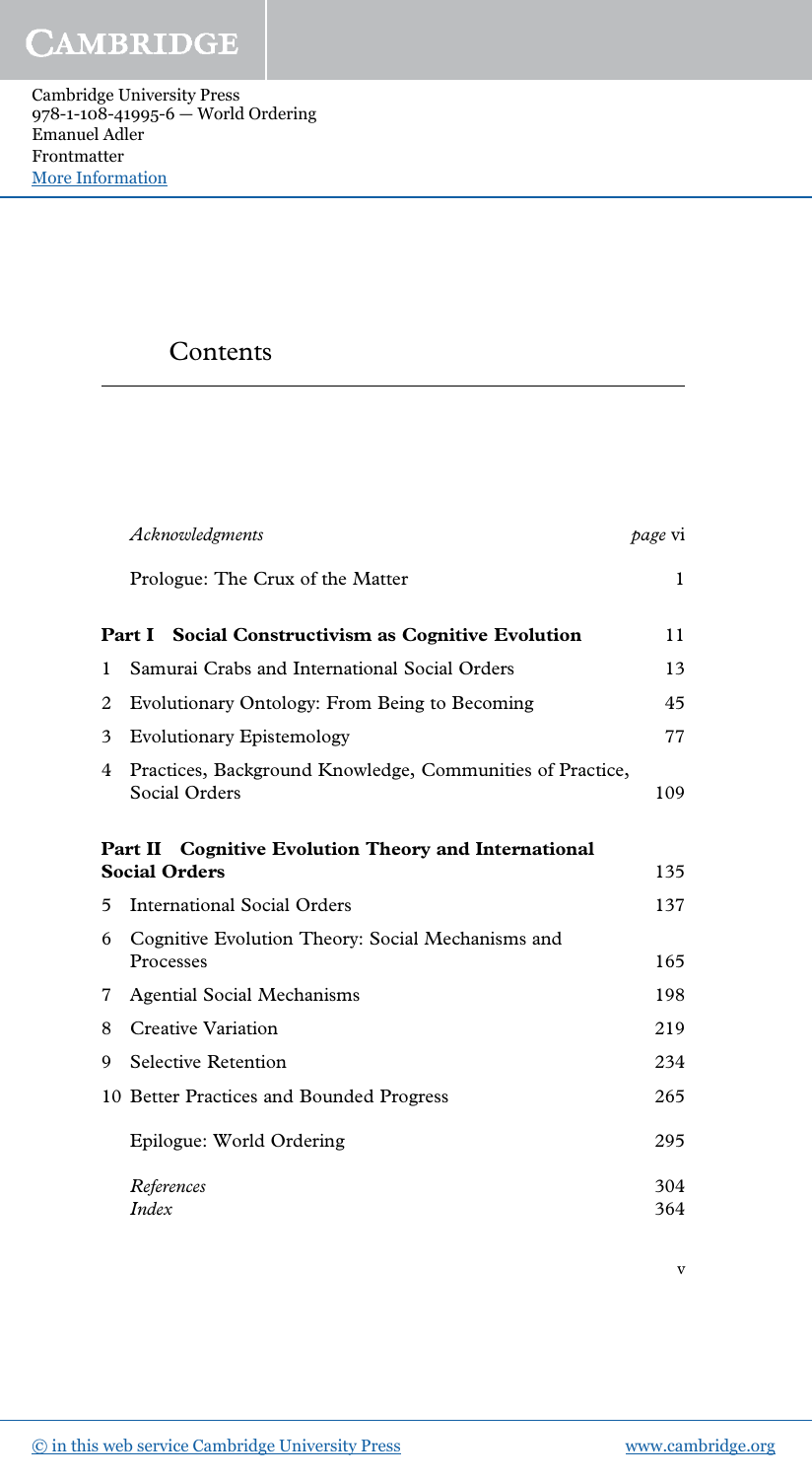### Acknowledgments

Because this book is about how thinking involves relationships – how relationships are about practices and their evolution – it is not surprising that my own thinking and academic practice evolved with and because of relationships. I first began conceiving of cognitive evolution in graduate school forty years ago in close interaction with Ernst Haas, without whom this book would never have happened. I trace my intellectual origins to him. The ideas themselves evolved through universities I worked at, projects I was involved with, articles and books I wrote, conferences I attended, and most important, interactions with colleagues around the world and with my graduate students. Throughout all this time, I've had the good luck to accumulate numerous debts. If, because of the book's long gestation, or for reasons of mere distraction, I forgot to mention individuals and institutions who deserve acknowledgment, I apologize.

I thank my graduate students who made this long journey much more meaningful, helping me to bring the book to fruition from a love for teaching and learning. In particular, Gustavo Carvalho, Steven Loleski, Craig Smith, and Simon Pratt, four of my research assistants, played a major role in putting together the book's empirical illustrations. I am immensely indebted to their knowledge, research, large amounts of material, lengthy discussions, and positive dispositions. My editor and friend Jacqueline Larson made the book much more readable by eliminating the many traces of Spanish and Hebrew in my use of the English language. Two reviewers gave me excellent suggestions for revision, most of which I followed. The book improved because of them. I am grateful to John Haslam, who, as always, provided encouragement and guidance. Robert Dreesen read a messy first draft and pointed out its flaws. He and Patrick McCartan encouraged me to write the book.

This journey would have been different, duller, and probably would have headed in a different direction had it not been for Janice Stein and Michael Barnett, two of my best friends and colleagues, whose intellectual inspiration and continuous encouragement were essential

vi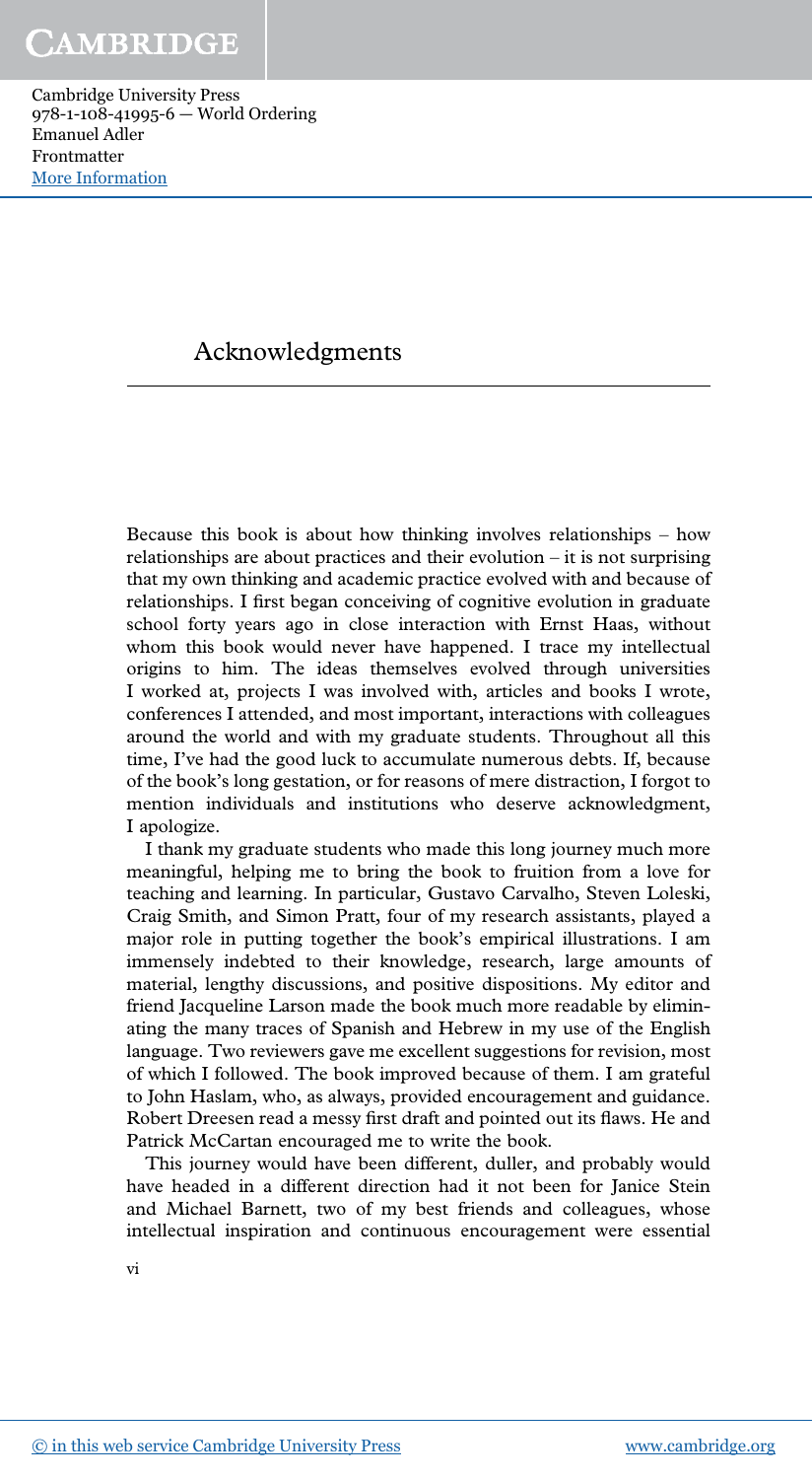## CAMBRIDGE

Cambridge University Press 978-1-108-41995-6 — World Ordering Emanuel Adler Frontmatter [More Information](www.cambridge.org/9781108419956)

### Acknowledgments vii

for me to write this book. Janice was instrumental for my move to the University of Toronto almost twenty years ago, which opened a new scholarly world and access to excellent students and colleagues who knowingly or unknowingly contributed to this book. Charles Bronfman established the Bronfman Chair of Israeli Studies and therefore made writing this book possible. I also owe a huge intellectual debt to my good friend Chris Reus-Smit, who was my "compass." He read all the drafts and consistently provided feedback and advice that always pointed in the right direction. In 2015, Chris organized a book workshop at Queensland University in Brisbane, Australia, where I received excellent comments that forced me back to the drawing board to revise the manuscript one more time. In particular, I thank Robyn Eckersley, Colin Wight, Toni Erskine, Jason Sharman, Ian Hall, and Renee Jeffrey, who discussed different chapters. Among many of the workshop's participants whose comments were useful, I thank Tim Dunne, Andy Hurrell, Richard Devetak, Andrew Philipps, Heather Rae, Richard Shapcott, and Martin Weber.

Vincent Pouliot read all the drafts and has been providing invaluable feedback and advice since we first met more than a decade ago. Vincent, together with Markus Kornprobst and Piki Ish Shalom, all former students and currently colleagues and friends, appointed themselves as a "junta" that organized a festschrift conference in 2017. With many former and current students, as well as colleagues and friends all in one room, the feedback I received on the book was invaluable. In addition to the members of the "junta," I especially want to highlight Chris Reus-Smit (again), Stefano Guzzini, Michael Barnett, Janice Stein, Peter Katzenstein, Peter Haas, and Alena Drieschova, who wrote papers and provided excellent feedback and advice that sent me to revise the manuscript still once more. Their comments, along with Chuck Beitz's, were important for conceiving Chapter 10, where I suggest a normative theory to supplement cognitive evolution's analytical theory.

Of the many colleagues and friends at the University of Toronto, I will single out David Cameron, Rob Vipond, Pekka Sinervo, and Louis Pauly. Lou was also my pal as co-editor of *International Organization*, which become another milestone in the book's journey because it taught me a lot about the field of international relations. I am also very grateful to Stephen Toope, who, as former director of the Munk School of Global Affairs and Public Policy, provided intellectual guidance and financial support, and to Steven Bernstein, Matt Hoffmann, Lilach Gilady, Seva Gunitsky, Teresa Kramarz, Wendy Wong, Bob Brym, Jutta Brunnée, and John Lindsay. I thank my former students Alena Drieschova, Corneliu Bjola, Ruben Zaiotti, Nisha Shaw, Alanna Krolikowski, Joelle Dumouchel,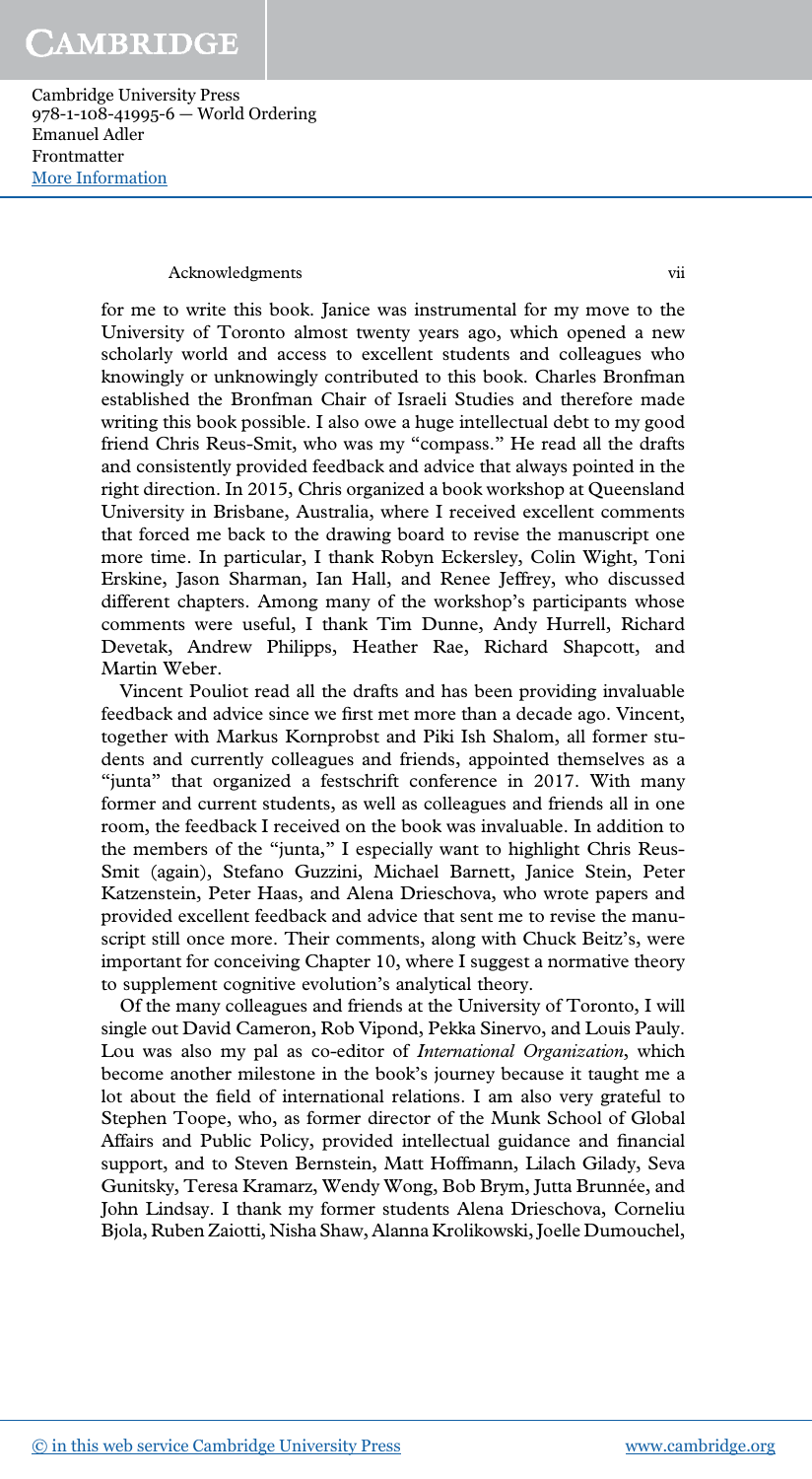#### viii Acknowledgments

Patricia Greve, and David Polanski, as well as my current students Maika Sondarjee, Michael Faubert, Steven Loleski, Michael Faubert, and Ryder McKeown. Through their work and our exchanges, they have contributed to my own thinking on cognitive evolution and practice theory.

My graduate students at the International Relations Department of the Hebrew University were among the first to be exposed to the idea of cognitive evolution. I learned from them and am particularly grateful to Piki Ish Shalom, Tal Dingott, Raffaella Del Sarto, Amir Lupovici, Emily Landau, Tal Sadeh, Tommy Steiner, Arie Kacowicz, and Orit Gazit. I am also grateful to the late Yaacov Bar Siman Tov, Yaacov Vertzberger, Moshe Hirsch, and Alfred Tovias. I especially want to mention Yaron Ezrahi, whose brilliant mind I mined.

While still a student in Berkeley and then throughout my career, I received support and advice and learned a lot from my good friend Beverly Crawford. She and I first conceived of minimalist progress in IR. I developed many of my ideas on progress and humanist realism together with her – she was my harshest critc but also my greatest enthusiast. I thank colleagues who contributed to Bev's and my edited book on progress in IR, particularly Jack Donnelly, Peter Haas, John Ruggie, and Ben Schiff, for inspiring my ideas on progress. John Ruggie, and his lifetime work on "what makes the world hang together," was one of the main inspiration sources for this book. In the late 1980s I spent two years as a fellow of the Center of Science and International Affairs (CSIA) at Harvard University, where I first published on cognitive evolution. I am especially grateful to Joe Nye and Thomas Schelling for intellectual inspiration. Tom was one of my mentors then, and I am sure that he was surprised when, in an International Studies Association (ISA) panel in his honor years later, I claimed that deep down he was a constructivist. My ideas on cognitive evolution kept evolving as a consequence of my cooperation with Peter Haas in putting together a special issue of *International Organization* on epistemic communities in 1992, and then my cooperation with Michael Barnett on an edited book on security communities, which we published in 1998.

My many conversations with Karl Deutsch deeply enriched me and my understanding of security communities and cognitive evolution. In 1998–99, I started to conceive the book in its present form while taking a sabbatical year at the Weatherhead Center for International Affairs (WCFIA), Harvard University. I still remember when I discovered by chance the concept of communities of practice, and how I could not sleep that night because of my excitement at the implications. The concept helped organize many of my loose thoughts on cognitive evolution. I am grateful to the then-director of WCFIA, Jorge Dominguez, and to Herbert Kelman, from whom I learned much.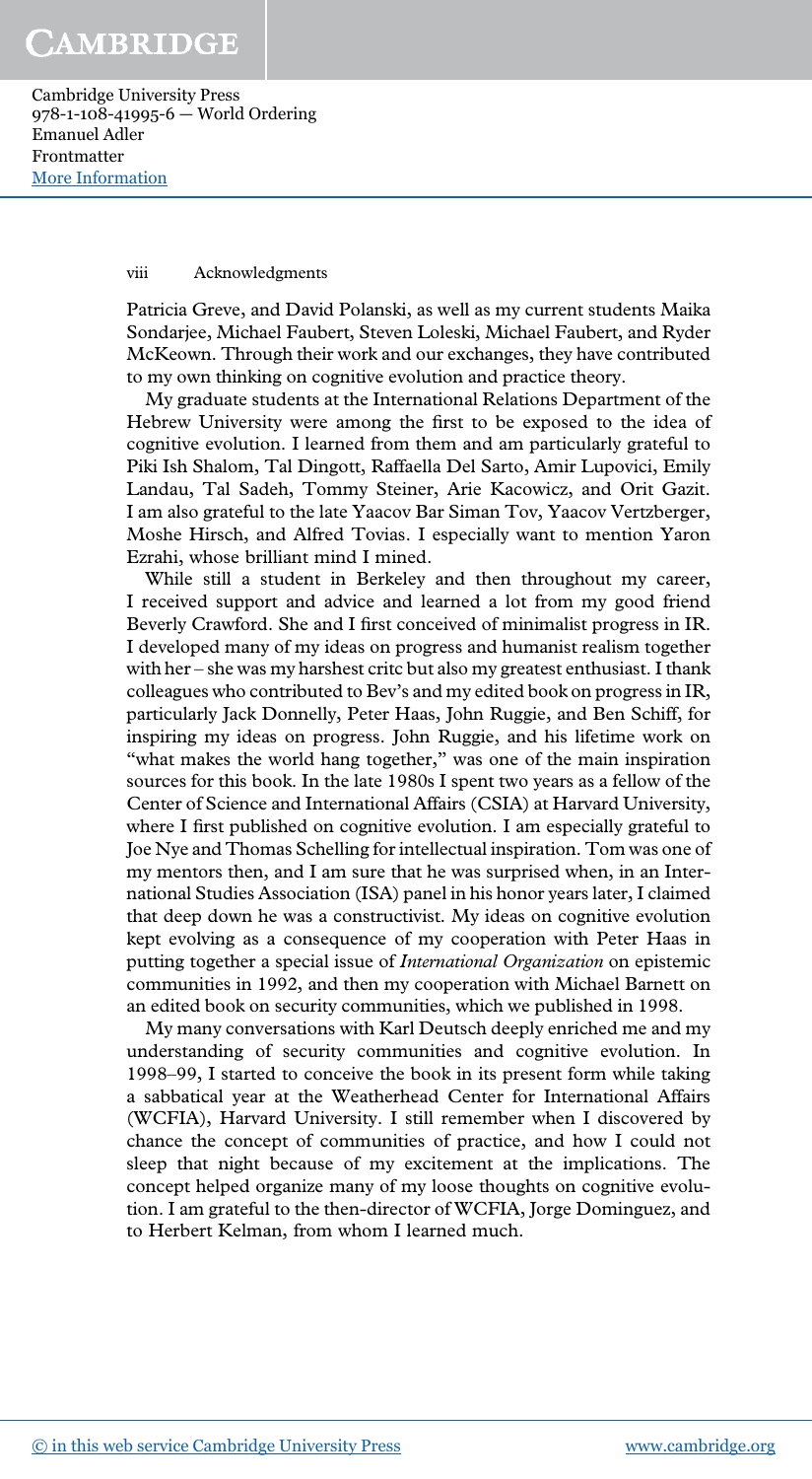#### Acknowledgments ix

In 2011, I first presented some rough ideas on the book at an inaugural lecture for an honorary professorship I received from the Political Science Department at Copenhagen University. I am very grateful to Lene Hansen, Rebecca Adler-Nissen, Stefano Guzzini, Trine Flockhart, and James Der Derian for their critical but extremely useful feedback and suggestions.

Two sabbatical years gave me the opportunity to write the first draft. In 2012–13, I was a Senior Braudel Fellow at the European University Institute (EUI). I am grateful to Laszo Brust for the opportunity to become a Braudel Fellow and for his comments on my work. I also thank Fritz Kratochwil, Nikolas Rajkovic, Philippe Schmitter, Sven Steinmo, Raffaella Del Sarto, Federica Bicchi, Hanspeter Kriesi, Ulrich Krotz, and Gerald McDermott, with whom I enjoyed useful conversations on my book plans. Gabriella Unger, Maureen Lechleitner, and Filipa de Sousa provided useful staff support. In 2014–15, I spent another year, this time in the Kolleg-Forschergruppe, the Transformative Power of Europe (KFG) program at Freie Universitat, directed by Thomas Risse and Tanja Börzel. There, I wrote most of the first draft. I am immensely grateful to Thomas and Tanja for giving me this opportunity and also for their useful feedback on my project, which I presented when it still was in a preliminary stage. KFG fellows, too many to mention, also provided good advice. I thank Hans Joas, Michael Zürn, Andrea Ribeiro Hoffmann, Tobias Berger, Wolfram Kaiser, and Gil Murciano, who offered useful comments. Astrid Roos, Anne Morgestern, and Torsten Spickhofen provided wonderful administrative support.

I thank the Centre for International and Policy Affairs at the University of Ottawa, particularly Michael Williams; the Institut Barcelona D'estudis Internacionals (IBEI); Universitat Pompeu-Fabra, Barcelona, particularly Esther Barbe; the Hebrew University and the Halbert Program, particularly Moshe Hirsch and Jutta Brunnée; and the Centre for International Governance Innovation, University of Waterloo, particularly Ambassador Jorge Heine for inviting me to give talks on cognitive evolution theory.

In 2017, I gave two talks on cognitive evolution and democracy, one of them by invitation at the Conference of the Association of Latin American Political Scientists (ALACIP), in Montevideo, Uruguay. I am immensely grateful to my friend Adolfo Garcé, with whom I have been speaking about cognitive evolution ever since, for inviting me and for his invaluable feedback. I gave the other lecture at the Conference of the Society of Argentinian Political Scientists (SAAP) in Buenos Aires. Special thanks go to Emanuel Porcelli and Daniela Perrotta for their kind invitation and for extensive feedback on the talk. I profusely thank